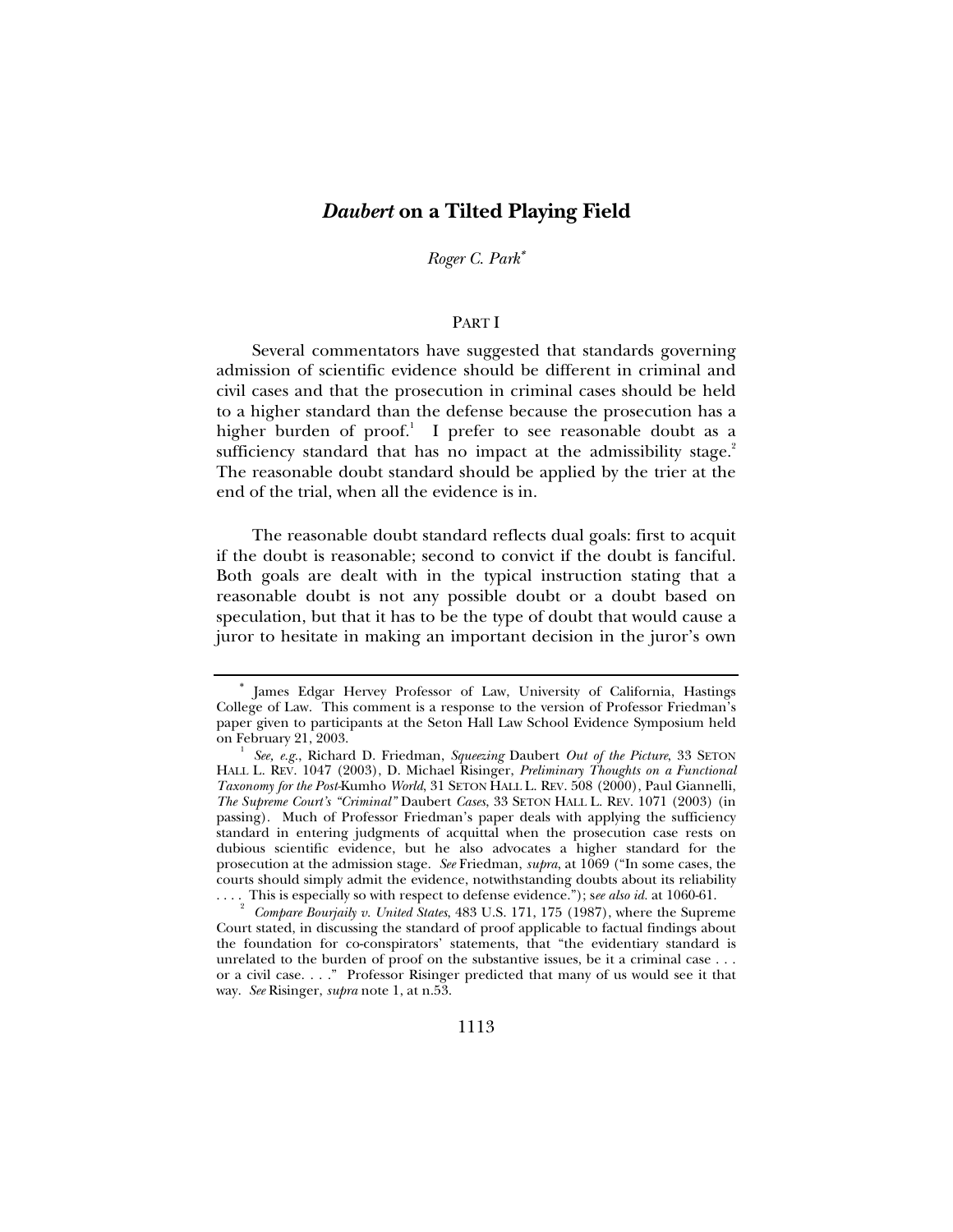life. $3$ 

When cases are close to the line drawn by the burden of proof, as is true of many if not most cases that go to trial, then there is no reason to think that evidence that is given exaggerated importance will lead to the wrong result more often when it is offered by the prosecution than when offered by the defense. In cases in which dubious expert testimony is available to one side or the other, is the prosecution systematically short of the proof line (so that the dubious testimony might illicitly push the case over the line) or systematically beyond the proof line (so that the dubious testimony might illicitly push the case back)? This is an empirical question for which abstractions about reasonable doubt offer no help.

Thinking that dubious evidence does less harm when it helps the defense than when it helps the prosecution is enticing because acquitting a guilty person is better than convicting an innocent one. But that is not the correct way to frame the issue. When the case is near the proof line, an error on the side of the defense would mean acquitting someone who had just barely been proven guilty beyond a reasonable doubt, and an error on the side of the prosecution would mean convicting someone who has almost but not quite been proven guilty beyond a reasonable doubt. Both errors are equally bad.

To illustrate, suppose that the standard of proof beyond a reasonable doubt is satisfied when twenty guilty people are acquitted for every one innocent person convicted. (If readers do not like the 20-1 ratio, they are invited to substitute their own; the principle is the same.) If so, letting twenty-one guilty people go free for every innocent person convicted is just as bad an error as letting only nineteen guilty go free for every innocent convicted. To say that the first error is less serious is to argue for an elevation of the standard, so that twenty-one guilty are set free for every innocent convicted. Reiteration of this reasoning process would lead to imposing an infinite burden of proof on the prosecution.

### PART II

I share Professor Friedman's hope that better testimony about the limits of forensic science testimony, accompanied by thoughtful instructions, will lead to better results. If particular evidence was admissible when initially offered by the defense, but not when initially offered by the prosecution, that tilt would enhance the

<sup>3</sup> SIXTH CIRCUIT DISTRICT JUDGES ASS., PATTERN CRIMINAL JURY INSTRUCTIONS ch. 1.03 (1991).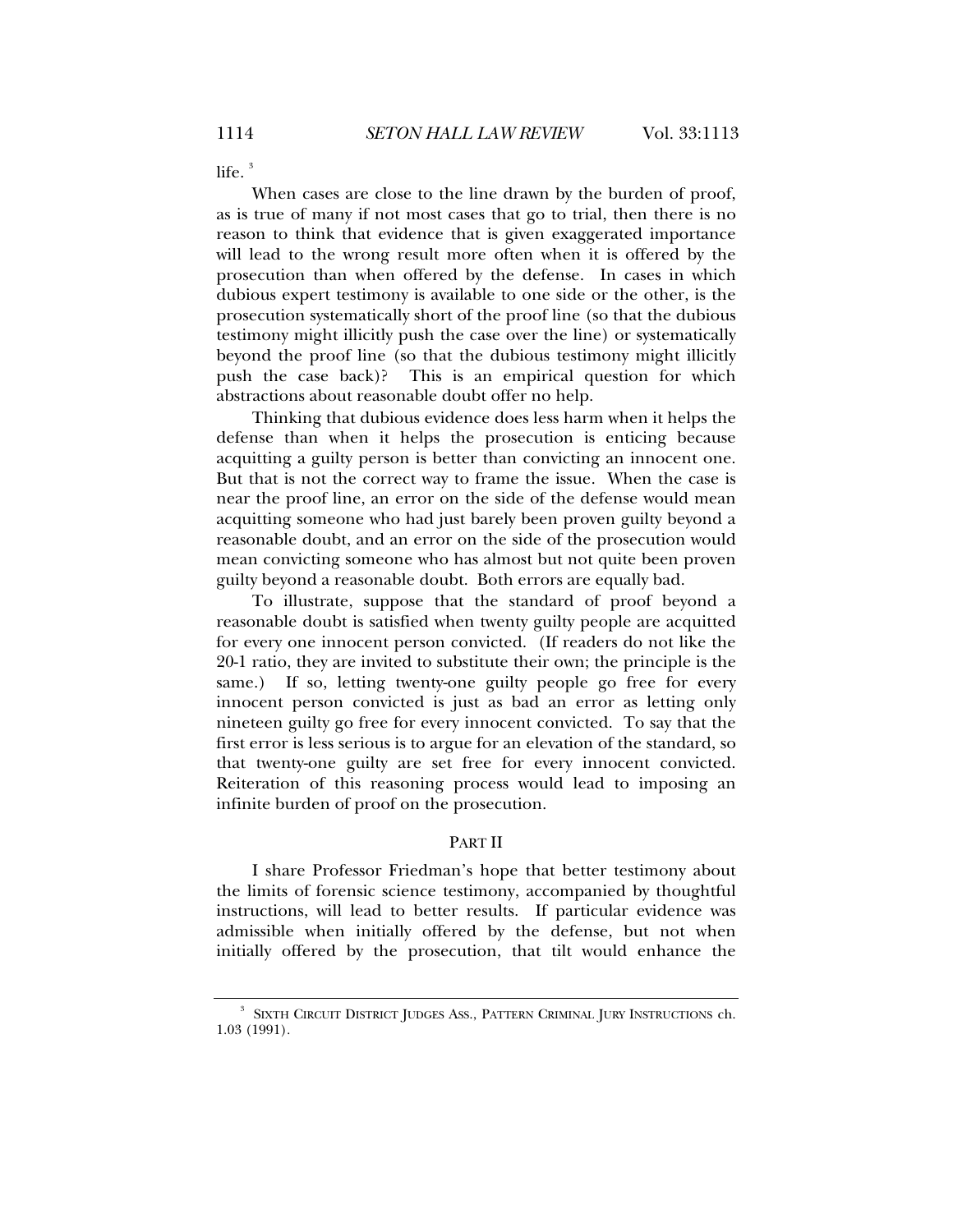difficulty of assessing the probative value of the testimony and explaining its limits.

If a "mercy rule" were applied to a certain type of forensic evidence, call it Test X, then the defense would be the master of whether results of the test were admitted. Even if the prosecution had incriminating evidence based on the test, the defense would have the choice not to open the door when the defense learned of it on discovery. If the prosecution had no Test X evidence or if the defense thought that dueling experts might increase the chance of acquittal, then the defense could privately go to a Test X expert and get her opinion. If the results were unfavorable to the defense, the defense could either drop the inquiry or look for a more malleable expert. The result would be that the jury would never hear anything about Test X unless the defense got a favorable result. The asymmetric approach would create a nonblind research program in which the principal investigator would report only results that confirmed his hypothesis, and the forum would not publish results unfavorable to the hypothesis except in direct rebuttal of a finding by one of the proponents.

There are many problems with prosecution forensic evidence, but in one respect it starts from a better footing than defense evidence. There is often more than one suspect to be tested. Therefore, the researcher, even if biased toward the state, has more of an incentive to be objective.

Under an asymmetric regime, there would obviously have to be some degree of reciprocity, so that certain proffers by the defendant would open the door to prosecution evidence of a similar nature. If the defense offers evidence that the defendant passed Test X, then the prosecution ought to be allowed to offer evidence that the defendant failed Text X when administered by the prosecution. What would the boundaries of an asymmetric approach be? If the defense passed a defense polygraph test and the prosecution witnesses passed a prosecution polygraph test, would the prosecution be barred from putting in this evidence? Or would the prosecution be permitted to put in the same kind of dubious evidence as the defense, and only be barred from offering different evidence of equal dubiousness? These are vexing questions that would not need to be answered under a symmetric approach.

Under an asymmetric approach, exactly what types of forensic science evidence might be admissible on behalf of the defendant, but not on behalf of the prosecution? In email correspondence with me, Professor Friedman indicated that one example would be polygraph tests.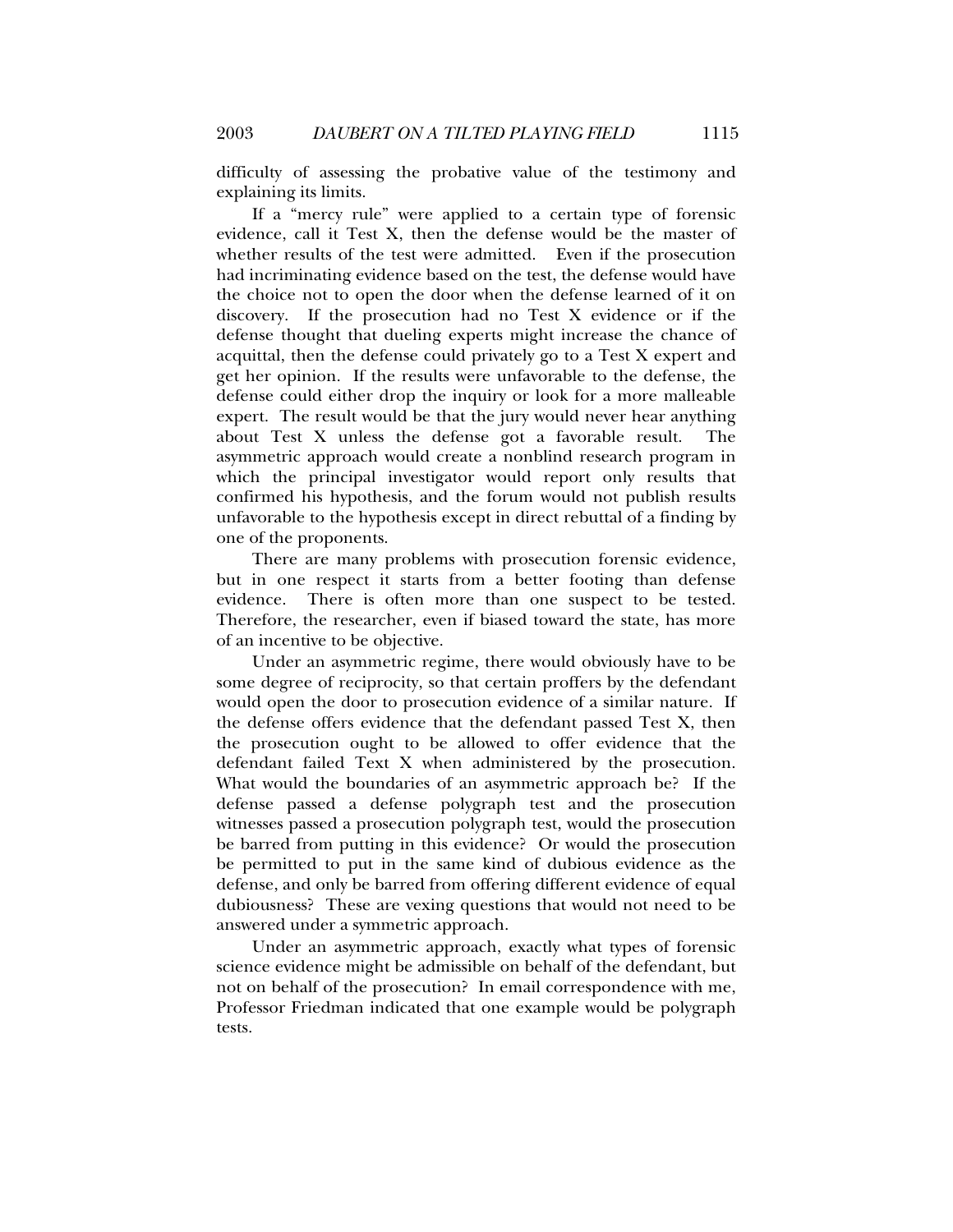Before discussing the polygraph example, I would like to note my agreement with Professor Friedman that there ought to be definitive precedent on the admissibility of forensic tests. The Supreme Court is wrong if it means otherwise in its repeated language about trial court discretion over the admission of expert testimony.<sup>4</sup> Identical forensic testimony should not be admissible in one courtroom but inadmissible next door. I also agree with Professors Denbeaux and Risinger that the precedent should be taskspecific,<sup>5</sup> and therefore believe that different islands of precedent should apply to the guilty knowledge test as opposed to the control question test, or to findings of deceit as opposed to findings of no deceit. Suppose, then, that the judge is convinced that the control question polygraph test, when used to show lack of deceit, is likely to mislead the jury. Perhaps the judge believes that the test has some value, that it somewhat increases the chance that the subject was not deceitful, but that the jury is likely to give the test many times its true value. Suppose also that presenting testimony to tutor the jury on the true value of the test would be expensive and mainly futile. Should polygraph evidence then be admissible if offered by the defendant, but not if offered by the prosecution? It shares the problems of "Test X."

There are other reasons to be dubious about freely admitting polygraph tests offered by the defense. Much of the existing research about the effectiveness of polygraph testing has been performed on subjects who are naive about countermeasures. These studies would not be generalizable to actual use at trial if the polygraph became a routine part of the defense arsenal. A judge can exclude this evidence if, as seems probable, training in countermeasures can defeat or seriously impair the effectiveness of the test in detecting deceit.<sup>6</sup> The admission of polygraph tests could also exaggerate the advantage possessed by wealthy defendants. They are in the best position to employ malleable but convincing polygraphers, and to find and benefit from expert tutoring in countermeasures.<sup>7</sup>

<sup>4</sup>  *See* General Electric v. Joiner, 522 U.S. 136 (1997), *see also* Kumho Tire Co., Ltd., v. Carmichael, 526 U.S. 137 (1999).

Mark P. Denbeaux & D. Michael Risinger, *Kumho Tire and Expert Reliability: How the Question You Ask Gives the Answer You Get*, 34 SETON HALL L. REV. \_\_\_ (forthcoming in Fall  $2003$ ).

*See* DAVID L. FAIGMAN ET AL., SCIENCE IN THE LAW—FORENSIC SCIENCE ISSUES 589- 91 (2002); *see also* State v. Porter, 698 A.2d 739 (1997). For a website that teaches countermeasures, see http://antipolygraph.org/ (last visited Apr. 12, 2003).

Another problem is that the defendant has a right not to testify, and the prosecution cannot comment on the exercise of that right. Surely the defendant should not be allowed to exercise that right while also putting in the expert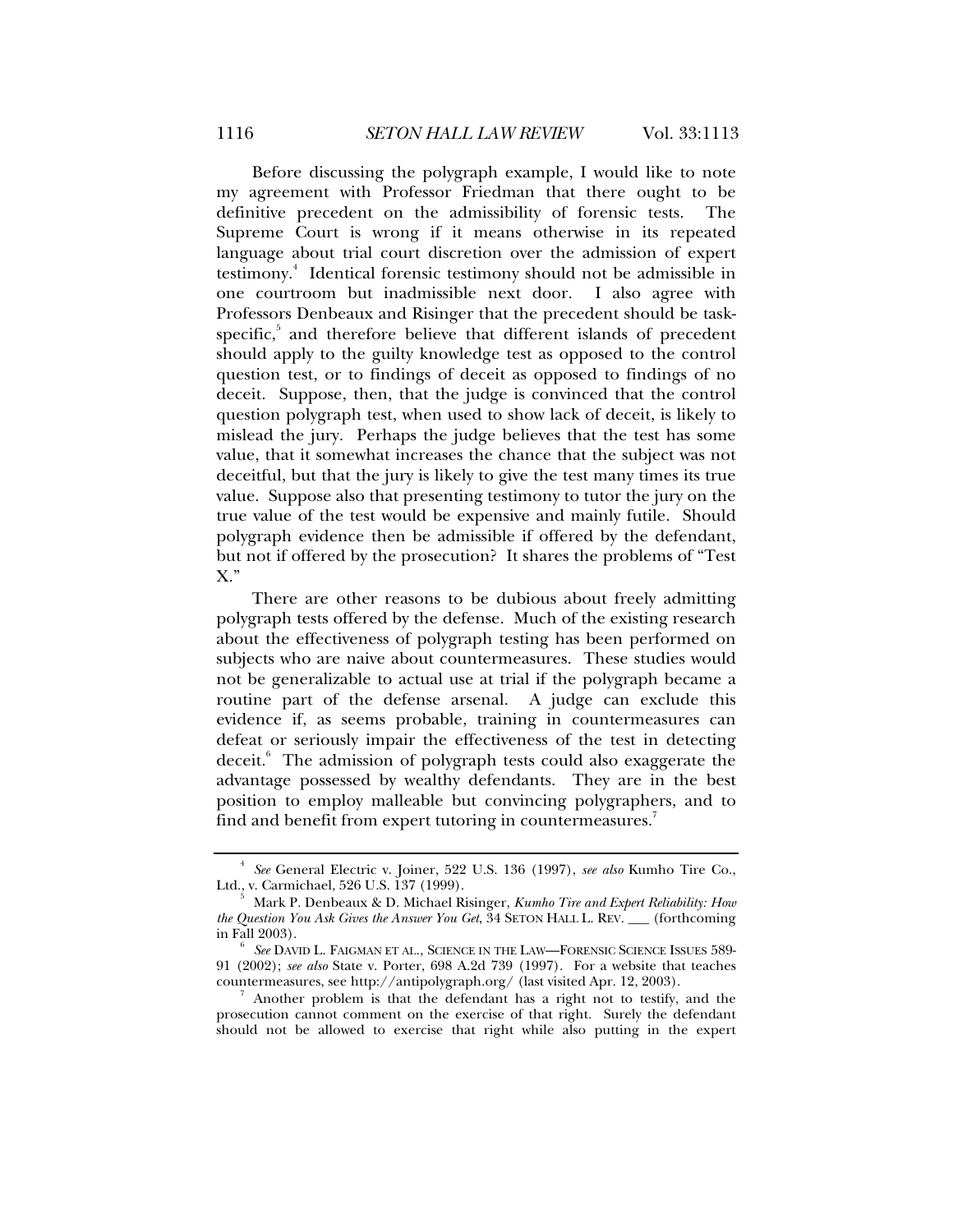Another danger is that jurors will draw negative inferences from the absence of evidence. If jurors learn that polygraph tests are admissible, they might draw inferences against defendants who do not present the evidence, or against the prosecution for not presenting it. To assist in assessing probative value, will the judge instruct that one defendant could afford the test but the other couldn't? Will he try to explain to the jury why the nontested defendant didn't go to the prosecution for the test? What would the instruction be if the co-defendant who didn't present polygraph evidence had gone to the police for the test, but flunked the policeadministered test?

An asymmetrical approach toward expert testimony would also harm the reputation of the courts, because it is the type of rule likely to be understood only by lawyers. Imagine the clinician prepared to testify about rape trauma syndrome. She would look dimly on the legal system were she told that she could testify for a defendant in one courtroom in support of the defense contention that the victim was not raped because she displayed no signs of rape trauma, whereas in the next courtroom she could not testify for the prosecution in support of the contention that the existence of rape trauma symptoms increases the probability that a different victim was raped.

I do not deny that there are some instances in which one can justify treating criminal cases differently than civil cases for purposes of evidence rules. For example, it is justified where exclusion is necessary to prevent or deter abuse of governmental power, as might occur were the fruits of illegal confessions admissible or the defendant's confrontation right abolished. Where the purpose of the rule is to prevent inferential error, however, then an even-handed approach is the better one.

## PART III

Professor Nance has argued, in his paper for this symposium, that courts should consider whether experts are repeat players when deciding whether to admit suppositional science because exclusion can have *ex ante* benefits by causing repeat players to do more research and produce better science. Professor Imwinkelried's critique of that paper questions the foundation for this requirement

testimony of a polygrapher saying that he was not deceitful when he denied committing the crime. That would deprive the prosecution of cross-examination and encourage the strategic substitution of inferior evidence. Even the leading propolygraph case of *United States v. Piccinonna*, 885 F.2d 1529 (11th Cir. 1989) (en banc), would not admit the test unless the person found to be deceitful or nondeceitful testified.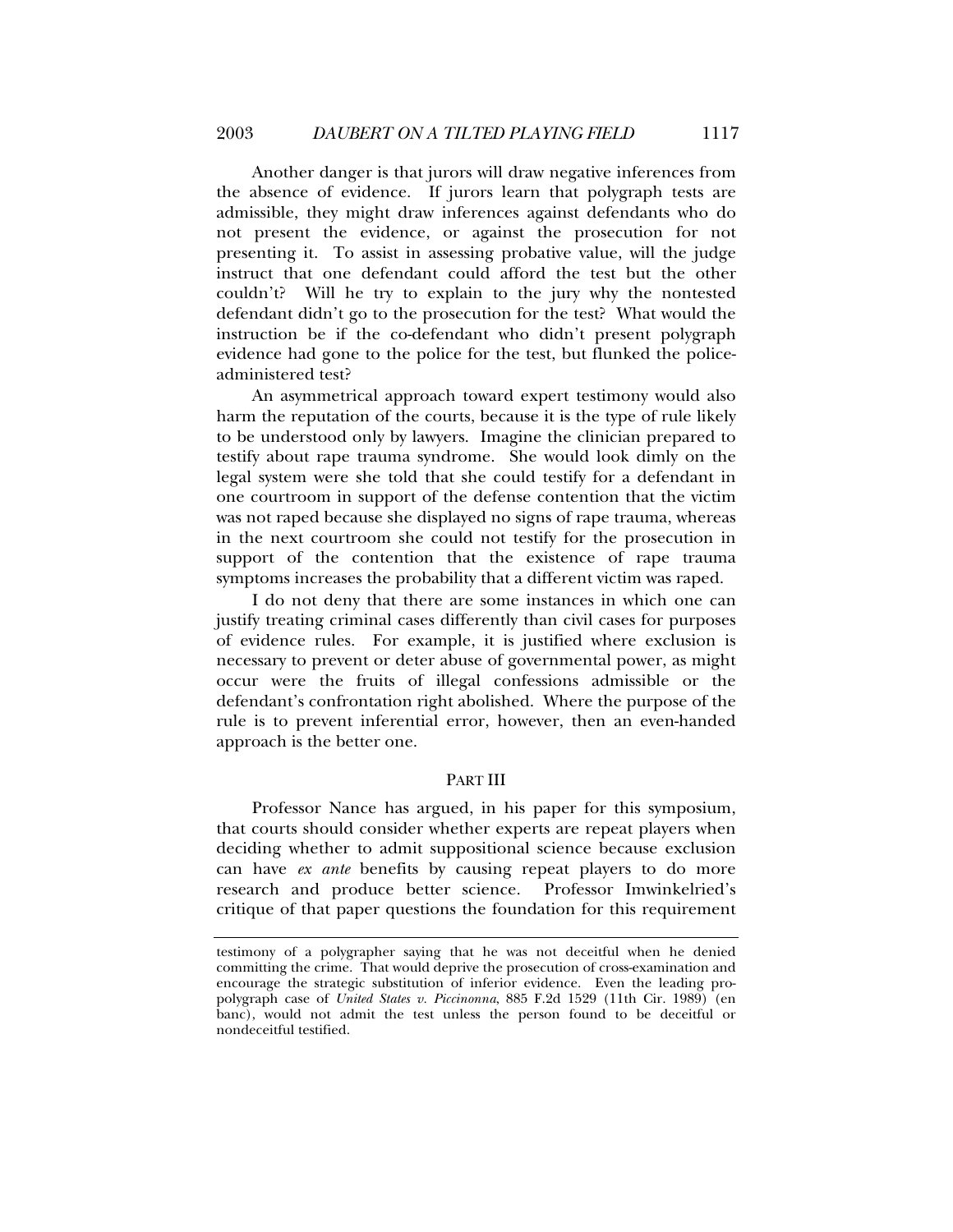in the text or history of the rules, and also queries its administrability. Regardless of who is right, the concept does not seem to do much to differentiate the prosecution expert and the defense expert in the area of forensic science. The handwriting analyst, polygrapher or ballistics expert who testifies for the defense is just as likely to be a repeat player as a prosecution witness. Indeed, the prosecution witnesses who hone their skills by working full time in a police lab might be encouraged to do more research and make their fields more scientific if they knew that failing to do so would not only diminish their usefulness to the prosecution, but would also shut off a second career as a defense expert.

#### PART IV

I have commented on one procedural advantage provided to the defendant: the reasonable doubt rule. Another advantage is that the trial judge cannot direct a verdict against a criminal defendant, nor grant the prosecution a new trial if the defendant is acquitted. Arguably, judges therefore need to be vigilant in excluding defense evidence that might be given exaggerated importance and lead to a fanciful doubt. David McCord argues that this imbalance is one reason why courts are stricter with defense evidence that blames alternative perpetrators by showing that other people had a motive to commit the crime than with prosecution evidence that shows defendant had a motive.<sup>8</sup> The same argument could be made in support of the position that judges should actually be stricter with defense forensic science evidence than with prosecution evidence.

Ultimately, arguments from procedural advantages provided to the defendant always cut both ways. It can be argued that the advantage reflects a value judgment in favor of the defendant, and that value judgment means that courts should be liberal in admitting defense expert testimony. Or it can be argued that the advantage tilts the field too far in favor of the defendant, and that to offset it or prevent its overexploitation, courts should be cautious in admitting dubious defense expert testimony.

#### PART V

Professor Friedman cites several evidence rules as examples of asymmetric admissibility rules. I think that these rules have a quite different basis. They are either not asymmetric at all or asymmetric

<sup>8</sup> David McCord, *"But Perry Mason Made it Look So Easy:" The Admissibility of Evidence Offered by a Criminal Defendant to Suggest That Someone Else Is Guilty*, 63 TENN. L. REV. 917, 925-26 (1996).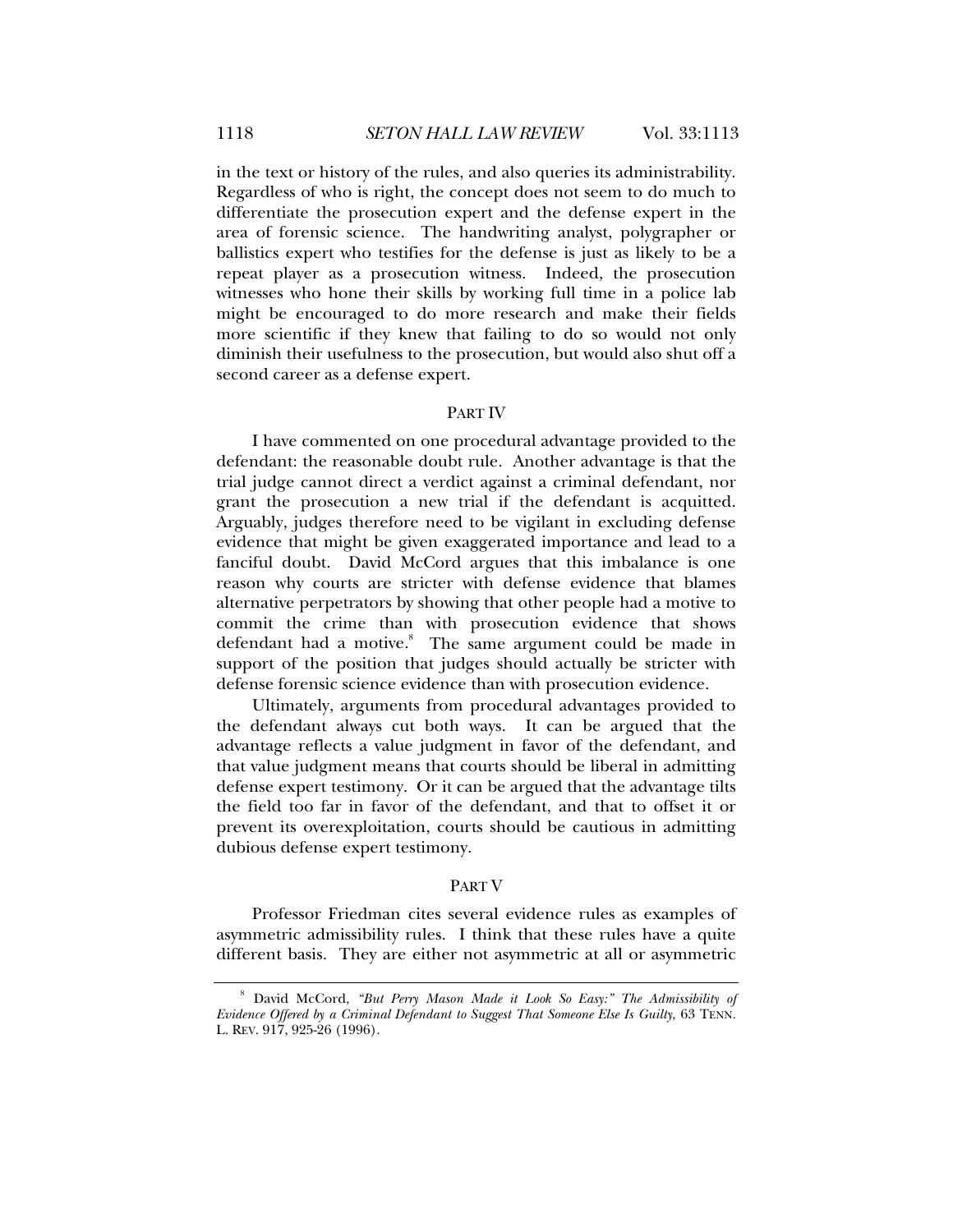in very weak sense.

I will begin with a rule that, admittedly, is usually believed to be asymmetric. That is the so-called "mercy rule," the rule that allows a criminal defendant to call character witnesses attesting to his good character. The prosecution cannot call witnesses attesting to defendant's bad character until the defendant has opened the door in this fashion.

I think this rule can be fully explained by differences in probative value. Defense character evidence has greater probative value than prosecution character evidence because the prosecution has potent ways to fight back when the defense offers character evidence. The prosecution can not only introduce reputation and opinion testimony, but can also ask the character witness questions about any pertinent bad conduct in the defendant's life, whether or not it resulted in conviction. It can even ask about arrests that did not lead to charges. Thus, a defendant is unlikely to initiate the inquiry unless his life can bear this sort of examination. So when the defense offers the evidence, it is evidence of an unblemished life, whereas if the prosecution offered it, it would only be evidence of a particular reputation or opinion. If given the opportunity to initiate the character inquiry, the prosecution could introduce character evidence without fear of effective specific-acts rebuttal (impeachment of the witnesses by asking about defendant's good deeds does not have the same bite). The defense is deterred from presenting character evidence except when it is most probative, whereas prosecution-initiated character evidence would have no such constraints.

If I am wrong, and Rule 404 is truly asymmetric, then the most probable explanation is that defense character evidence helps the powerful and well-connected, and hence is more popular with rulemakers than other pro-defense evidence. If so, I do not think that it is a model that ought to be copied.

Rule  $609(a)(2)$ , another rule cited by Professor Friedman as asymmetric, is even easier to explain as a straight distinction based on prejudice and probative value. This is the rule about the admissibility of prior convictions to impeach. In effect, it tells judges to give more protection to criminal defendants than to other witnesses in balancing prejudice against probative value. This rule makes sense, not as a break for criminal defendants, but simply because the evidence is less probative and more prejudicial when offered against

 $^9$  FED. R. EVID. 404(a).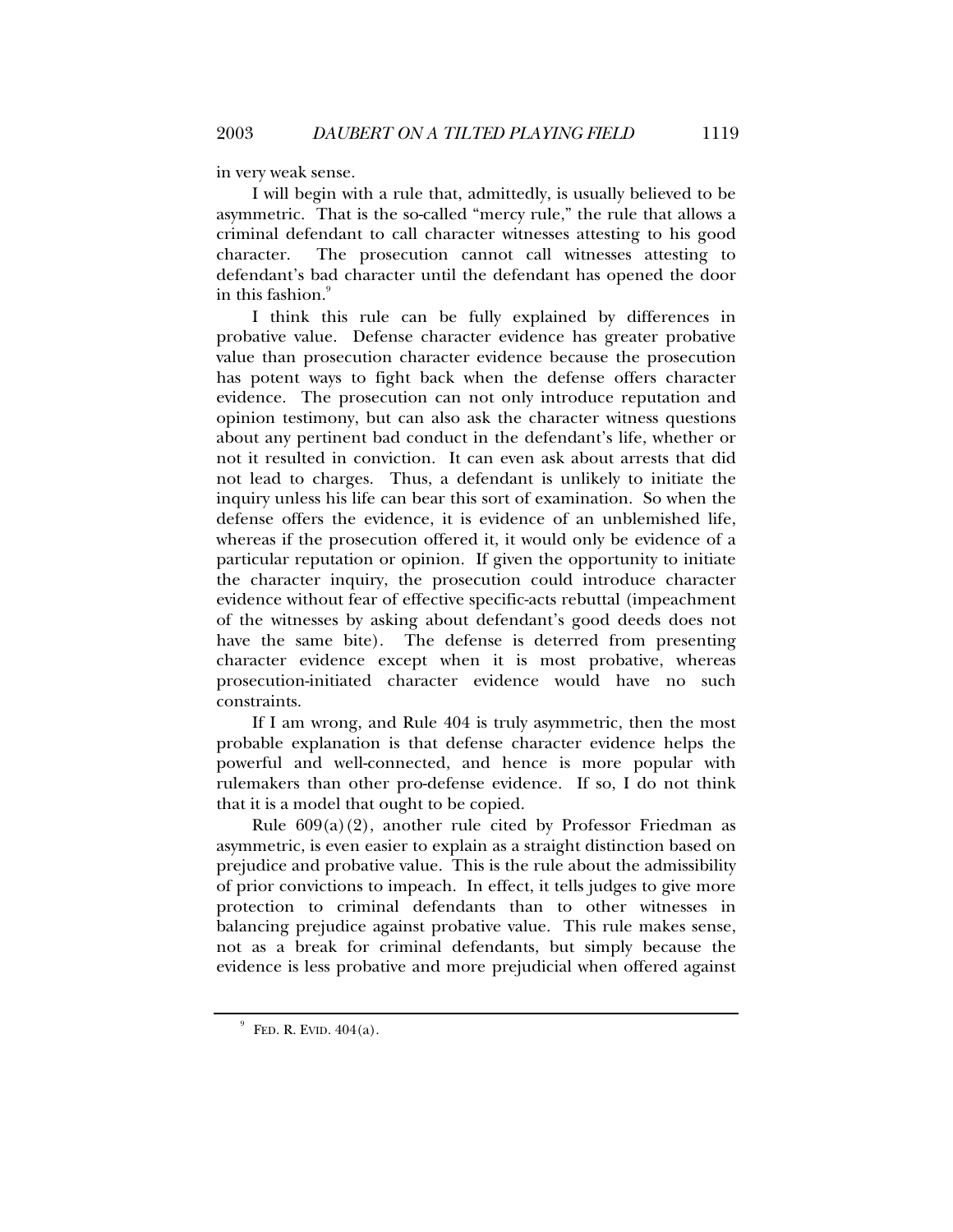a criminal defendant than when offered against other witnesses. First, against the witness who is a criminal defendant, the jury might use the evidence for more than its permitted purpose of undermining the witness's credibility. Second, the probative value of the evidence is less because the situational pressure on a guilty defendant to lie is so great that his prior character for lying hardly tells us anything about the probability that he will lie to get out of a serious criminal accusation. As Professor Friedman has stated in another article:

> If I am right that character impeachment evidence of a criminal defendant is always, or almost always, more prejudicial than probative and that sometimes character evidence impeaching a prosecution witness may be more probative than prejudicial, then this asymmetry does make sense; it simply responds to different situations with different results, each promoting the truth-determining process. Indeed, in some situations, an asymmetrical evidentiary rule may be considered corrective of an asymmetry inherent in the situation. The accused is simply in a different situation from any other potential witness—for either the prosecution or the defense—in a criminal case. (Note in this connection that I do not argue that there should be a *per se* rule against character impeachment evidence of defense witnesses.)<sup>10</sup>

Professor Friedman also cites Rule 412 as an asymmetrical evidence rule. Apparently Rule 412 is on the list because it prevents the admission of an alleged victim's sexual history to show that she is promiscuous, while the defendant's prior sexual crimes are admissible to show that he is a rapist. Unlike the other examples, if it is asymmetric it is a pro-prosecution asymmetry. One can certainly argue, however, even from the pure accuracy point of view, that the rule is not asymmetrical because the probative value of prior serious sex crimes by the defendant is greater than the probative value of ordinary sexual activity by the victim. $11$  At any rate, the rule is a rather weak pillar in support of the proposition that values behind the reasonable doubt rule require greater permissiveness for defense

<sup>10</sup> Richard D. Friedman, *Character Impeachment Evidence: The Asymmetrical Interaction Between Personality and Situation*, 43 DUKE L.J. 816, 830 (1994).<br><sup>11</sup> For a fuller development of this argument, see David P. Bryden & Roger C.

Park, *"Other Crimes" Evidence in Sex Offense Cases*, 78 MINN. L. REV. 529, 568-71 (1994).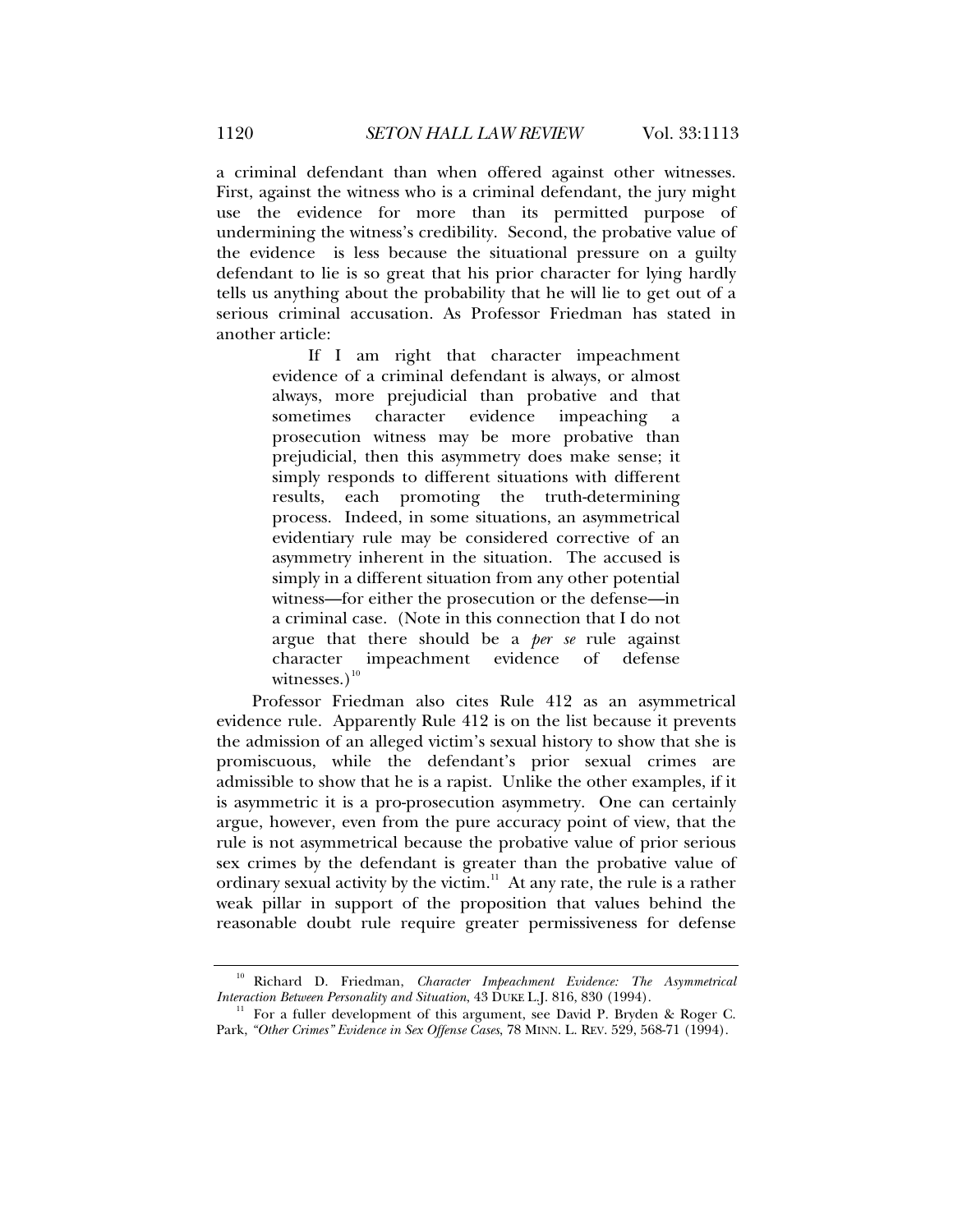evidence; the more obvious and compelling thought is that if the rule is relevant to the issue at all, it cuts the other way.

Rules 803(8)(B) and (C) round out Professor Friedman's list of asymmetric rules. Whether the first of these,  $803(8)(B)$ , treats the prosecution and defense differently in any way is not at all clear. It literally provides that police records are not admissible when offered by either side in a criminal case.<sup>12</sup> It is true, however, that some cases treat the rule's apparent ban as a drafting error, and state that the records may be received when offered by the defense.<sup>13</sup>

Even if  $803(8)(B)$  allows the defense but not the prosecution to use the evidence, it is questionable whether the rule is really asymmetric when considered against the background of other evidence rules. Under the hearsay rules considered as a whole, the prosecution would not be able to put in its own adversarially prepared records, but the defense could use the prosecution's adversarially prepared records against the prosecution under the non-literal interpretation of FRE 803(8)(B). Similarly, the defense could not put in the defendant's adversarially prepared records, even though the prosecution could use those records against the defendant under the admissions rule. Either side could use its own routine business records. The system of rules is broadly symmetrical.<sup>14</sup>

Under the explicit language of Rule 803(8)(C), the defense can use factual findings made by the government resulting from an investigation made pursuant to law, absent an indication of lack of trustworthiness, but the government cannot use those findings against the defense in a criminal case. Again, this does not favor the defense as much as it seems to when considered against the background of other evidence rules. Findings by the government can be used against the government but not for it. Findings by the defense can be used against the defense but not for it. To illustrate,

<sup>&</sup>lt;sup>12</sup> For years I thought this was a drafting oversight, and as a member of the Minnesota Advisory Committee, I made a presentation to the rule-making body, the Minnesota Supreme Court, on behalf of the Advisory Committee's proposed revision of the rule to correct this perceived error. The revised rule would have explicitly provided that  $804(8)(B)$  evidence was admissible when offered by the defense, but not when offered by the prosecution. A prosecutor stood up and said that police reports often contained unreliable information and shouldn't be admissible against the prosecution. Apparently the Court found her argument more persuasive than mine, because it did not accept the proposed revision.

mine, because it did not accept the proposed revision. 13 *See* CHRISTOPHER B. MUELLER & LAIRD C. KIRKPATRICK, EVIDENCE 973 (2d ed. 1999), and cases cited therein at n.2.  $14 \text{ Admittedly}$ , the defense might have somewhat of an advantage because of a

greater capacity to protect records under the attorney-client privilege.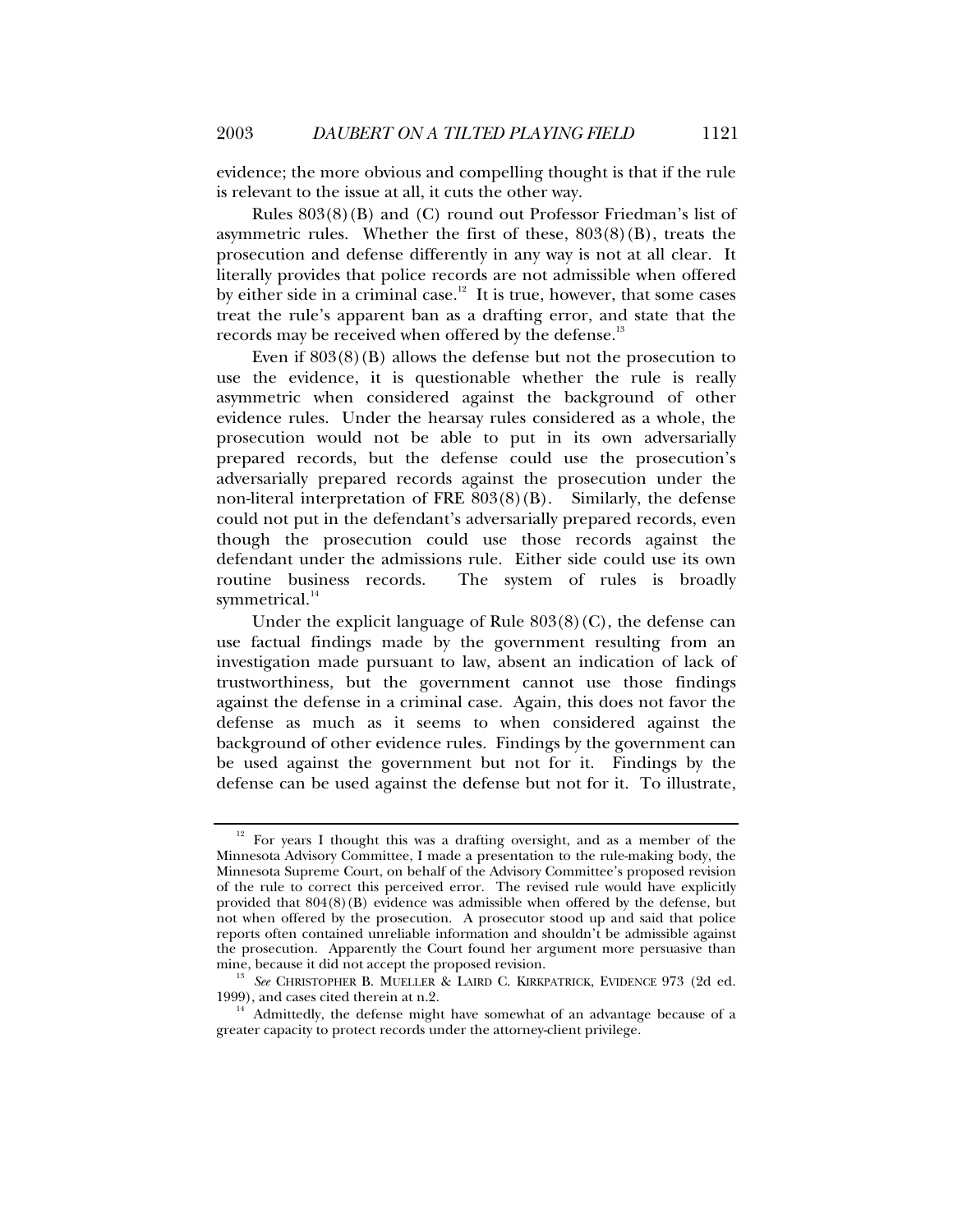suppose that a white-collar defendant offers in evidence the results of an internal investigation in which the defendant's investigator made findings of fact with an eye toward litigation. The defendant could not use that self-serving investigation, $15$  but the government could use it as the admission of an agent, and the fact that it contains opinion and second-hand knowledge would be no obstacle. The symmetry is not perfect, however, because sometimes the defense investigation would find shelter under the attorney-client privilege, while it is less likely to do so in the case of a prosecution investigation. On the other hand, in some ways the rules governing out-of-court admissions are asymmetric against the defendant because some courts hold that statements by public agents are not admissible under the exemption for agency admissions.<sup>1</sup>

The most clearly asymmetric evidence rule is Rule 804(b)(3), the statement against interest exception. In its present form (an amendment is pending but not assured), the final sentence of this rule provides that "[a] statement tending to expose the declarant to criminal liability and offered to exculpate the accused is not admissible unless corroborating circumstances clearly indicate the trustworthiness of the statement."<sup>17</sup> This rule, which is asymmetric against the defendant, reflects the time-honored suspicion of testimony offered on behalf of the defendant that unavailable third parties confessed to the crime. There is a fear that a naive juror would find fabricated confessions to raise a reasonable doubt when they did not, and that the results would be irremediable because the prosecution could not have a new trial. The same fear could be used to argue, not that defendants should be freely allowed to offer suppositious expert testimony, but that the trustworthiness of the testimony should be clear when it is offered to exculpate a criminal defendant.

<sup>15</sup> *See* Palmer v. Hoffman, 318 U.S. 109, 110-16 (1943); *see also* FED. R. EVID. 803(6) advisory committee's note. *But cf*. Lewis v. Baker, 526 F.2d 470 (2d Cir. 1975)

<sup>&</sup>lt;sup>16</sup> See ROGER C. PARK ET AL., EVIDENCE LAW: A STUDENT GUIDE TO THE LAW OF EVIDENCE AS APPLIED TO AMERICAN TRIALS 258-59 (1998), and cases cited therein. Another evidence rule cited by Professor Friedman, Rule 301, is asymmetric but is not a rule governing the admission or exclusion of evidence. It simply protects the presumption of evidence by limiting the rule that presumptions shift the burden of

<sup>&</sup>lt;sup>17</sup> FED. R. EVID.  $804(b)(3)$ .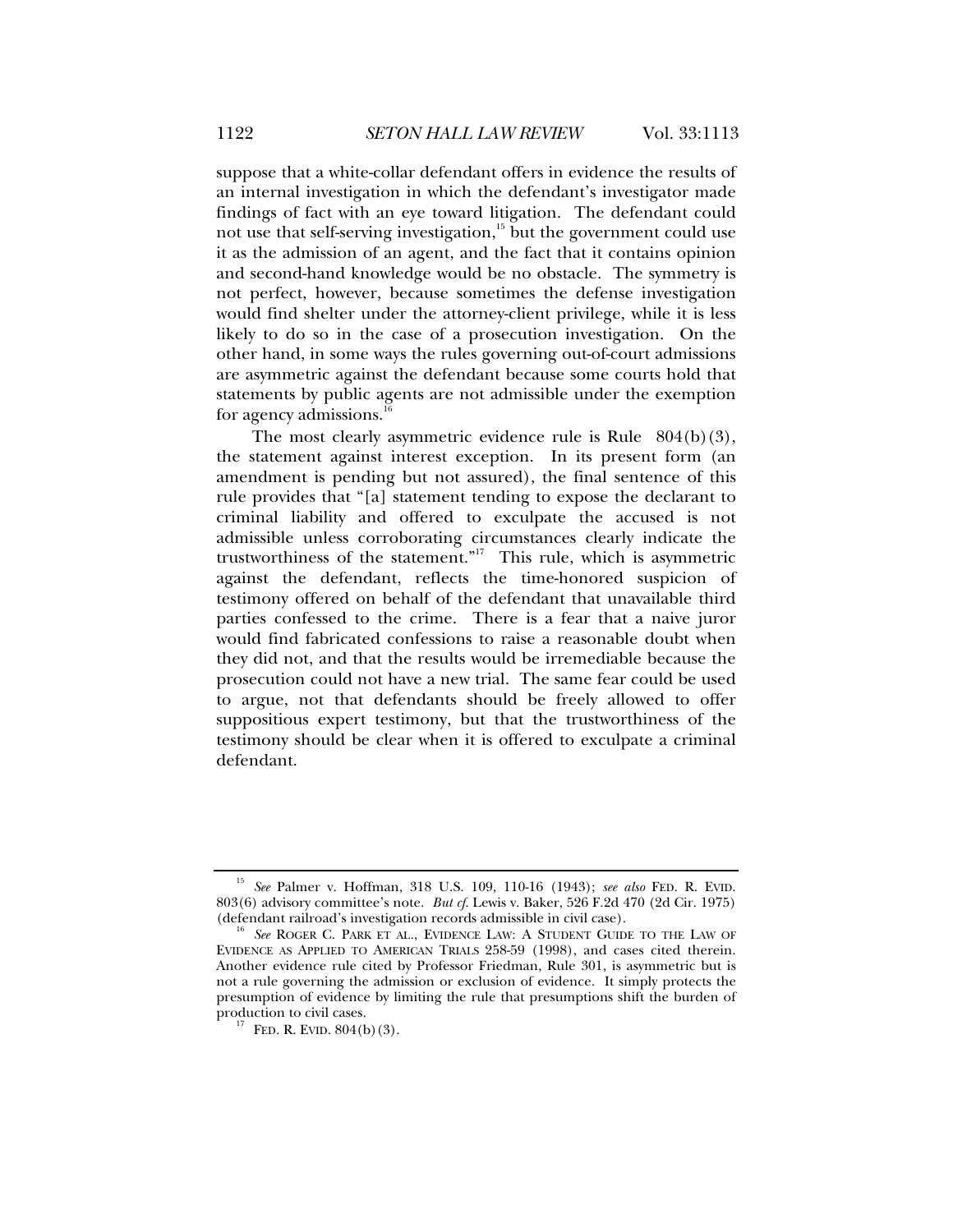#### PART VI

The issue discussed here requires resolution of the value question of what level of proof should be required to convict and the empirical question of whether a looser attitude toward defense expert testimony will help achieve convictions when the proof is sufficient and acquittals when it is not. My own guess is that having different standards of proof for experts will not help achieve the goal. The American system of tendentious paid experts is of dubious help even when the experts testify about valid areas of expertise. When the field itself is weak, courts should use the same standard for defense and prosecution and forbid both to offer the testimony. That is also the simpler solution, leading to less complex precedent, and the solution more intuitively appealing to criminal justice consumers.

When a procedural change increases the number of guilty defendants who go free, there is a danger that new measures will appear to counteract that change. If the playing field tilts to the defendant in terms of evidence advantages at trial, that tilt might be balanced out by increases in punishment without trial. Punishment without trial can be achieved in many ways, including tolerance of police brutality, increases in penalties that give the prosecution more leverage in inducing guilty pleas, civil commitment of persons alleged to be dangerous, or even by executive declaration that the country is at war and that enemies of society, therefore, may be held without trial. We should be wary of remedies that might reduce false positives by increasing false negatives, while looking for reforms that will reduce both.

It is possible to reduce both, or at least to decrease false positives without increasing false negatives. Improving lineups, for example by using sequential blind lineups, could well reduce the risk of false positives without increasing false negatives. Mandatory tape recording of police interrogations might decrease both false positives and false negatives. Establishing independent crime labs, as advocated by Professor Giannelli, $^{18}$  is a third possibility. Those are the sorts of evidentiary reforms we ought to be advocating for in the criminal justice system.

There are other political dangers. Once a formal separation of civil and criminal cases is made, those who are interested in loosening the requirements for prosecution evidence have the chance to tinker with the criminal rules. Keeping the two together is

<sup>&</sup>lt;sup>18</sup> Paul C. Giannelli, *The Abuse of Scientific Evidence in Criminal Cases: The Need for Independent Crime Laboratories*, 1 VA. J. SOC. POL'Y & L. 439 (1997).